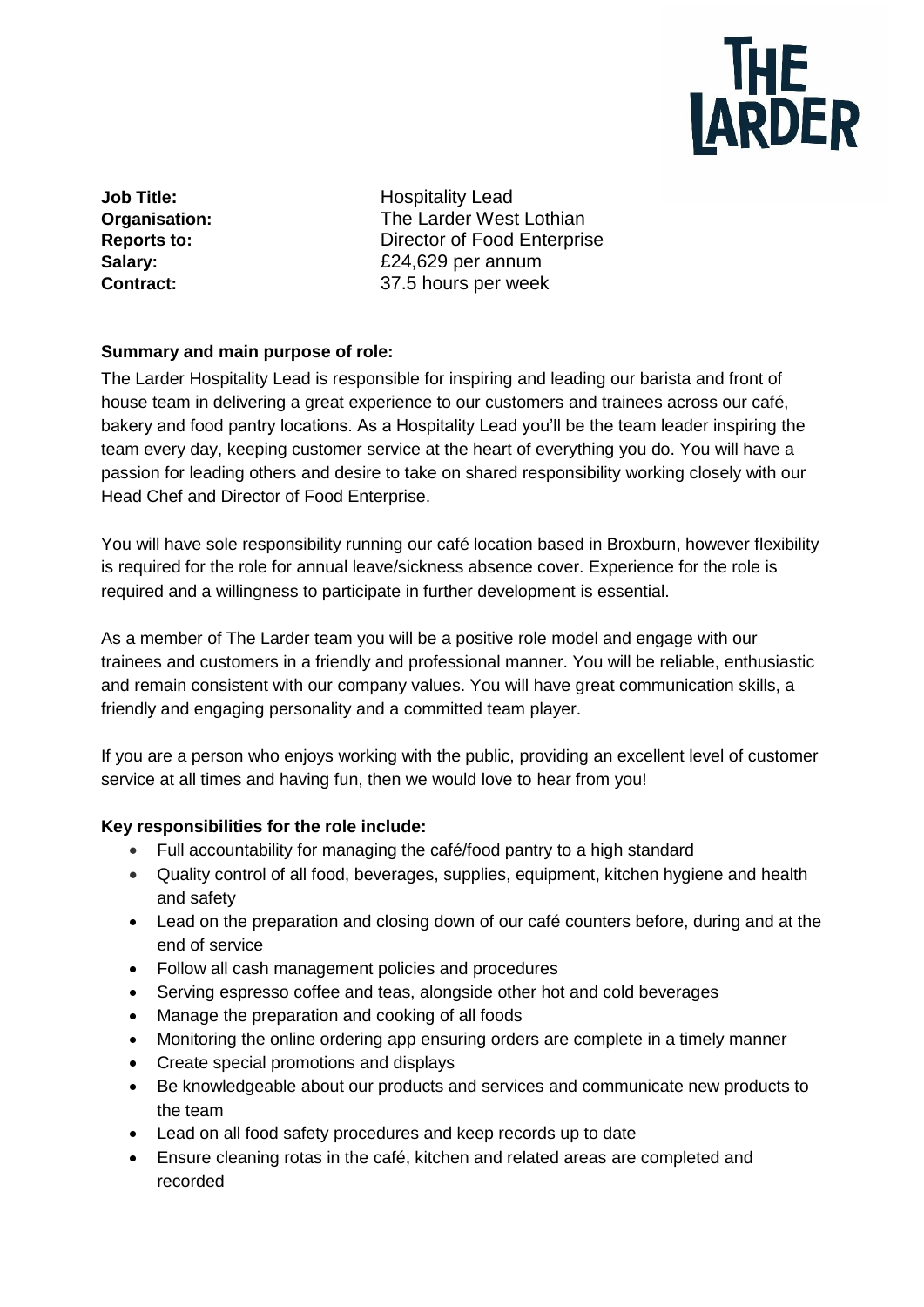- Respond promptly and professionally to any customer feedback, comments or complaints
- Take ownership of all your controllable costs through effective management of stock, labour and training
- Manage team rotas and ensure these are communicated in advance to staff
- Leading and developing your team to reach their full potential while ensuring all procedures are followed
- Carry out training for any new staff and trainees
- Maintain stock levels and ensure this is well stored and preserved, ordering when required
- Manage the day to day operations of the food pantry within the café and liaising with the Community Development Worker on daily figures and sales

#### **Managing Self:**

- Maintains a calm demeanour during periods of high volume or unusual events to ensure café, food pantry and bakery is operating to standard and set a positive example for others
- Work with the Director of Food Enterprise to put in place a CPD plan. Take ownership of the CPD plan and ensure that it is implemented and regularly reviewed
- Work closely with colleagues to ensure full use of available skill sets
- Undertake other duties that may be required to ensure effective and efficient operation of the café/bakery.

#### **Standard Responsibilities for all positions in The Larder:**

- Participate in any staff review/performance management processes involving the identifying and meeting of training needs for self and others.
- Take appropriate responsibility to ensure the health and safety of self and others.
- Pursue the achievement and integration of equal opportunities throughout all activities.
- Undertake any other tasks and responsibilities appropriate to the level of this post.
- Comply with all Larder policies and procedures
- The Larder is committed to safeguarding and promoting the welfare of children, young people and vulnerable adults and expects all staff to share and promote this commitment.

#### **Benefits Include:**

- Company pension contribution of 3% (currently under review)
- 29 days' annual leave (pro rata for part time staff)
- 2 staff wellbeing days each year
- Access to company health and wellbeing support
- Commitment to continued professional development

All Larder staff are required to apply for a PVG disclosure as you may be asked to be in sole charge of vulnerable children, young people or adults. A disclosure is an impartial and confidential document that details an individual's criminal record and where appropriate gives details of those who are banned from working with children.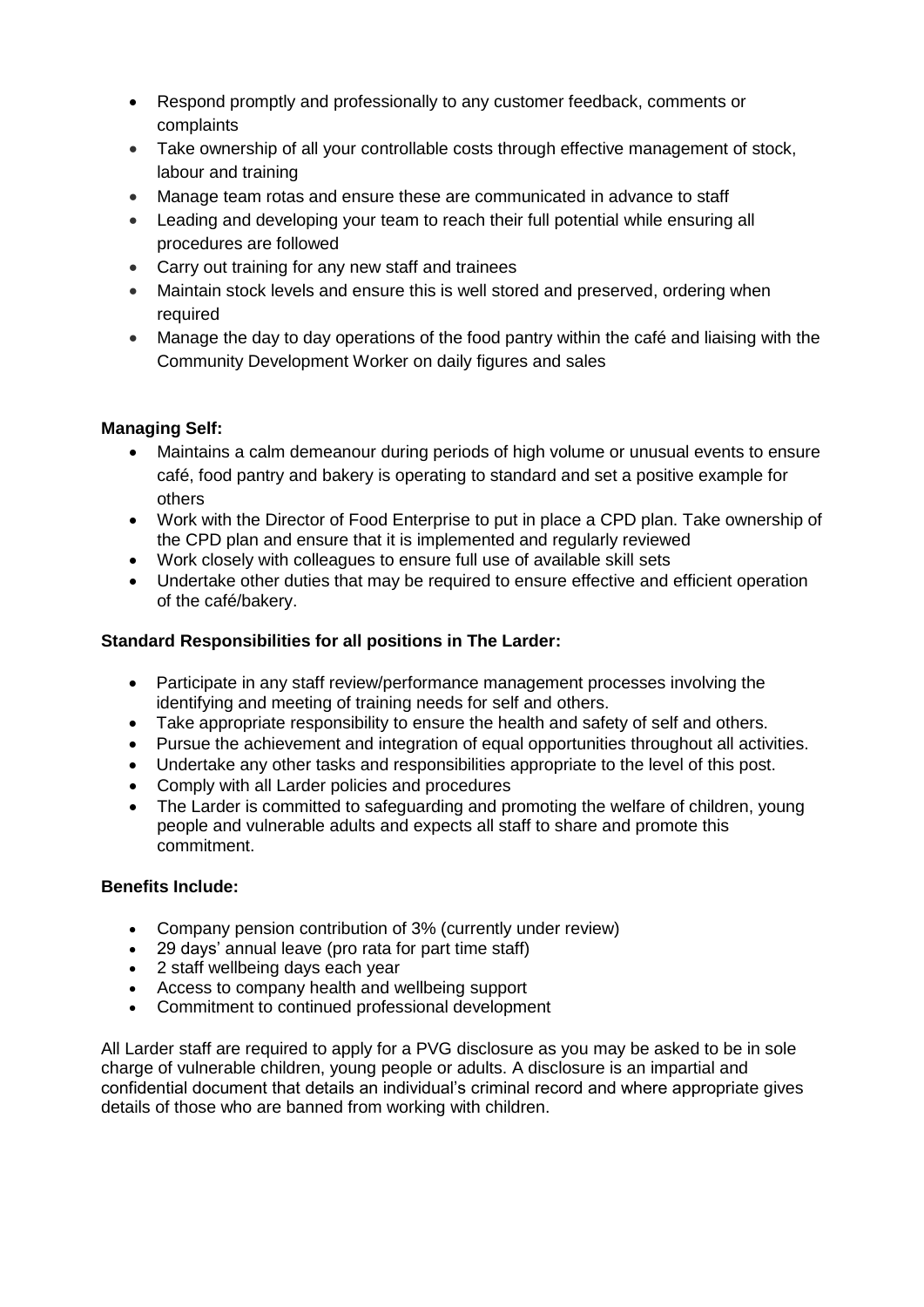# **Person Specification**

|                                                                                                                        | <b>Essential</b> | <b>Desirable</b> | <b>Method of</b><br>assessment       |
|------------------------------------------------------------------------------------------------------------------------|------------------|------------------|--------------------------------------|
| <b>Qualifications/ Training:</b>                                                                                       |                  |                  |                                      |
| <b>Barista Training</b>                                                                                                | ✓                |                  | Application<br>Form and<br>Interview |
| <b>Food Hygiene Certificate</b>                                                                                        | ✓                |                  | Application<br>Form and<br>Interview |
| <b>Experience</b>                                                                                                      |                  |                  |                                      |
| Previous team leader experience in a fast-paced<br>environment                                                         | ✓                |                  | Application<br>Form and<br>Interview |
| Experience of food preparation                                                                                         | ✓                |                  | Application<br>Form and<br>Interview |
| Experience in menu planning and pricing                                                                                |                  | $\checkmark$     | Application<br>Form and<br>Interview |
| Cash handling experience                                                                                               | ✓                |                  | Application<br>Form and<br>Interview |
| <b>Skills and Knowledge:</b>                                                                                           |                  |                  |                                      |
| Able to work within a team and on own initiative                                                                       | ✓                |                  | Application<br>Form and<br>Interview |
| Excellent communication, interpersonal and<br>customer service skills                                                  | ✓                |                  | Application<br>Form and<br>Interview |
| <b>Attributes / Other Requirements:</b>                                                                                |                  |                  |                                      |
| Demonstrates enthusiasm, confidence and pride<br>in yourself and others' abilities and bring out the<br>best in others | ✓                |                  | Application<br>Form and<br>Interview |
| Have an excellent work ethic and pays attention to<br>detail                                                           | ✓                |                  | Application<br>Form and<br>Interview |